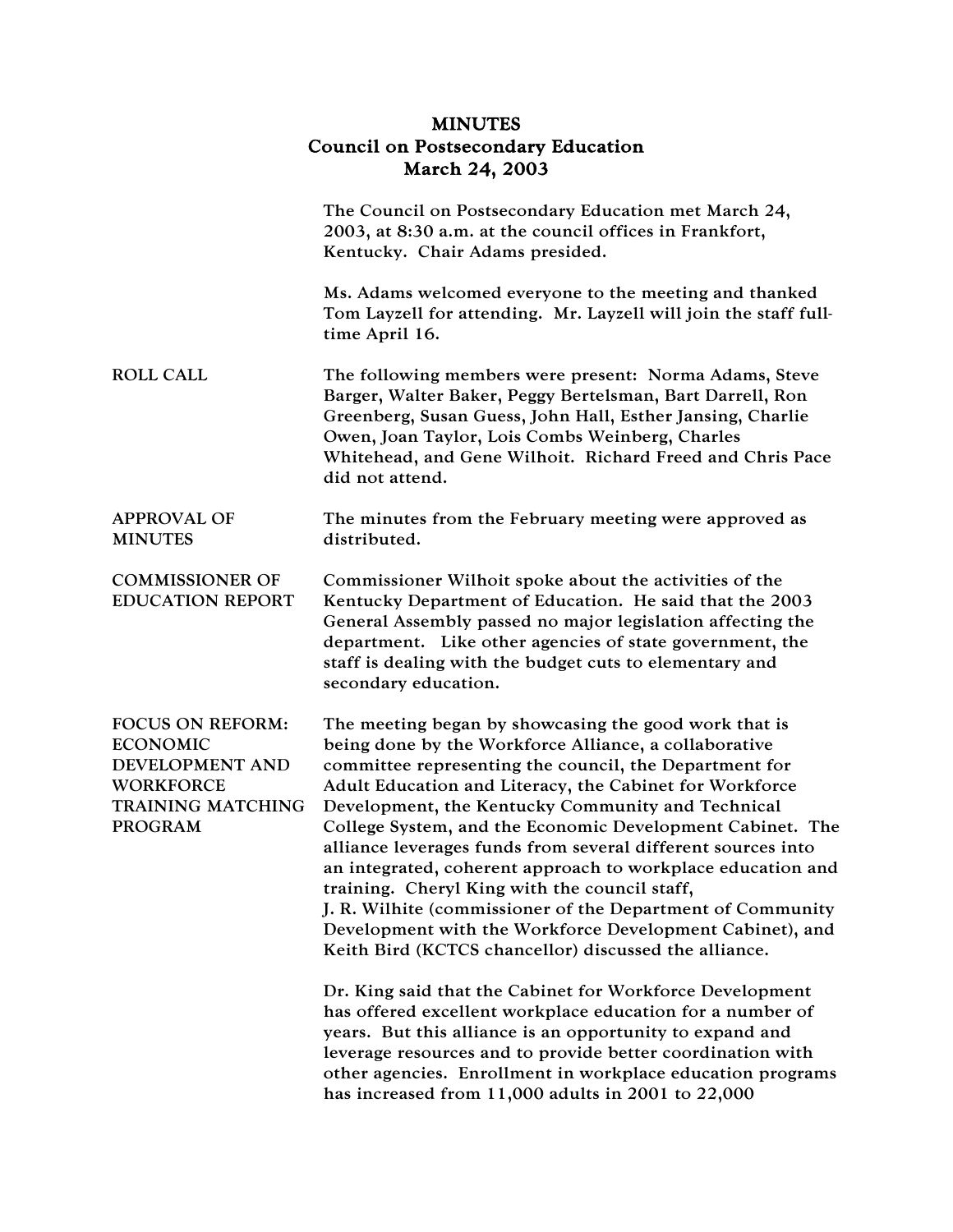|                                 | employees participating in 2002 when the alliance was<br>created, with more than 600 Kentucky participating<br>employers. Information was included in the agenda book on<br>four projects, the Russell County Prehire, American<br>Woodwork, Owensboro Mercy Health Systems, and the<br>Nelson County Training Consortium, showing alliance<br>activities and outcomes.                                                                                                                                                                                                                                                                                                                                                                                                                                                                                                                                                                                                                                                                                                                                 |
|---------------------------------|---------------------------------------------------------------------------------------------------------------------------------------------------------------------------------------------------------------------------------------------------------------------------------------------------------------------------------------------------------------------------------------------------------------------------------------------------------------------------------------------------------------------------------------------------------------------------------------------------------------------------------------------------------------------------------------------------------------------------------------------------------------------------------------------------------------------------------------------------------------------------------------------------------------------------------------------------------------------------------------------------------------------------------------------------------------------------------------------------------|
|                                 | Mr. Greenberg asked for a list of manpower shortage areas.<br>This information will help direct postsecondary education<br>resources to train people to fill jobs to help move Kentucky's<br>economy forward and to retrain employees in areas where<br>there is a surplus of workers.                                                                                                                                                                                                                                                                                                                                                                                                                                                                                                                                                                                                                                                                                                                                                                                                                  |
| 2002-04<br><b>BUDGET UPDATE</b> | A summary of House Bill 269, the final version of the budget<br>bill for the 2002-04 biennium, was included in the agenda<br>book. The bill was agreed to by both the House and the<br>Senate and was sent to Governor Patton March 11. The<br>Governor may sign the bill, let it become law without his<br>signature, or veto the entire bill or parts of the bill.                                                                                                                                                                                                                                                                                                                                                                                                                                                                                                                                                                                                                                                                                                                                    |
|                                 | The 2002-04 budget bill includes state General Fund<br>appropriations as follows:                                                                                                                                                                                                                                                                                                                                                                                                                                                                                                                                                                                                                                                                                                                                                                                                                                                                                                                                                                                                                       |
|                                 | For the institutions:<br>A 2.6 percent (\$24.4 million) recurring budget reduction<br>٠<br>in FY 2002-03. House Bill 269 includes \$962.9 million in<br>operating funds for the institutions. The Executive<br>Spending Plan funded the institutions at \$987.3 million<br>in FY 02-03. The council recommended $$1.05$ billion in<br>operating funds for the institutions, which included a<br>request for \$34.6 million in benchmark funding.<br>A funding increase of \$18.9 million to the institutions'<br>base budgets in FY 2003-04 for benchmark funding,<br>bringing the total institutional base budgets to \$982.1<br>million. The council's recommendation included an<br>increase of \$34.8 million, bringing the total institutional<br>base budget recommendation to \$1.08 billion.<br>Agency bond pool authority of \$155 million, allowing an<br>٠<br>institution to address campus-based fire/life safety,<br>infrastructure, renovations, and new construction needs<br>with its own money. The council's 2002-04<br>recommendation of agency bond authority was \$100<br>million. |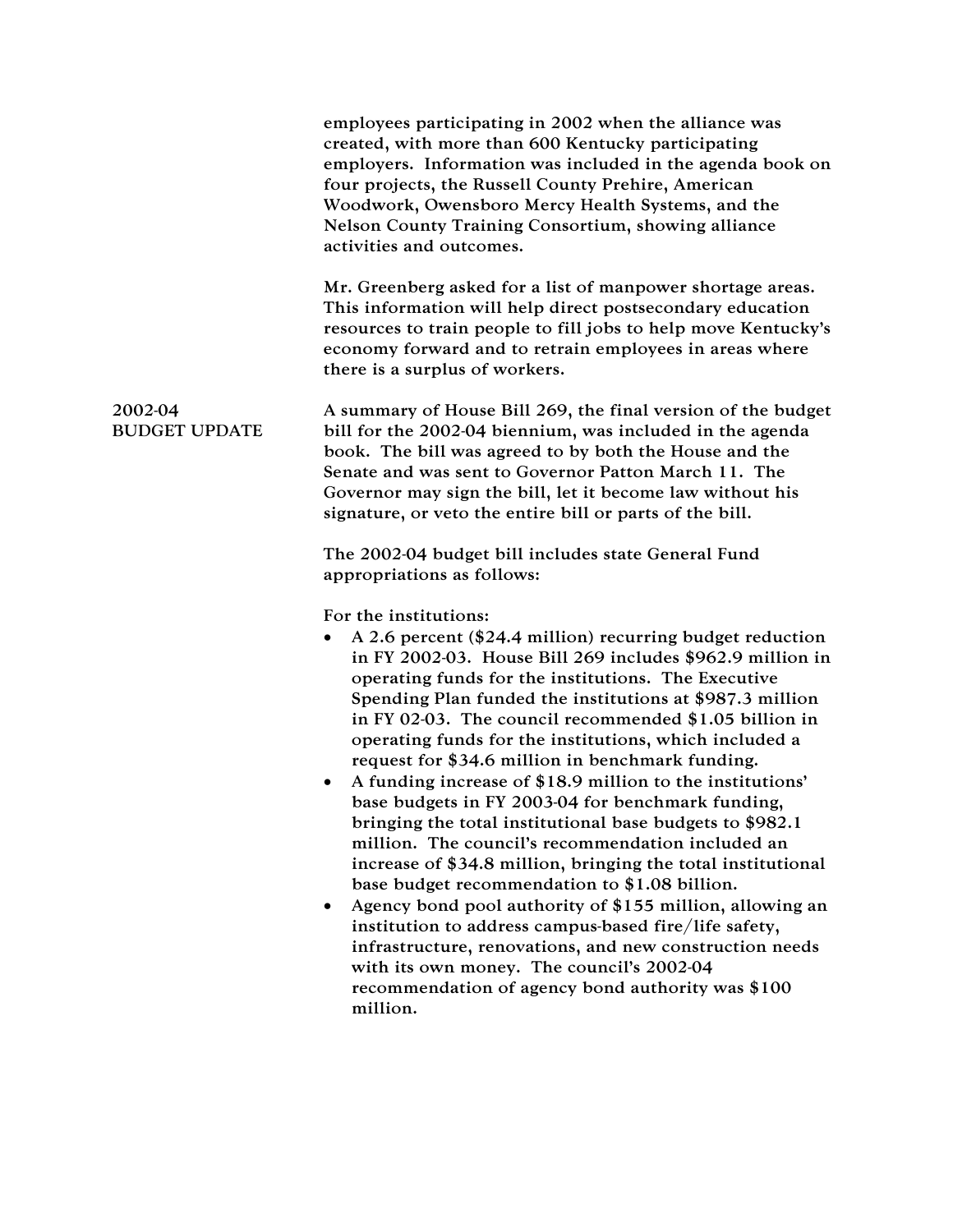For the trust funds:

- Debt service in FY 2003-04 to issue \$120 million in taxable bonds for the Endowment Match Program (Bucks for Brains).
- \$1.3 million in FY 2002-03 for the Technology Trust Fund (the level of funding in 2001-02) - \$1.2 million for network infrastructure and \$100,000 for faculty development. In FY 2003-04 the budget includes \$450,000 for network infrastructure and \$50,000 for faculty development. The budget cuts \$800,000 in the Technology Trust Fund for the public communications campaign, which actually results in cutting funds associated with the Kentucky Postsecondary Education Network and faculty development.
- \$60.4 million in FY 2002-03 and \$63.0 million in FY 2003- 04 for the KEES program. Additional funds will be available to the program from the unclaimed lottery prize fund. Revised estimates indicate that the KEES program will be able to meet obligations for 2003-04.
- \$11.8 million in FY 2002-03 and \$11.0 million in FY 2003- 04 for Adult Education and Literacy Incentive Funding Program. This program was cut by \$750,000 in an attempt to eliminate the public communications campaign; however, the cut will actually affect basic adult education services.
- \$6.8 million in FY 2002-03 and \$8.8 million in FY 2003-04 for programs in the Science and Technology Trust Fund. This includes restricted (one-time) funds of \$1.0 million in each of the year of the biennium for the Rural Innovation Fund, \$1.0 million in each year for the Kentucky-Based Economy Academic Programs (engineering education), and \$2.0 million in FY 2002-03 for the Experimental Program to Stimulate Competitive Research (EPSCoR). In FY 2003-04 the \$2.0 million restricted funds for EPSCoR are replaced with recurring General Fund dollars.

For the Council on Postsecondary Education:

- The budget for agency operations is \$3,958,000 both in FY 2002-03 and FY 2003-04, a reduction of 2.6 percent in 2002-03 when compared to the 2003 Governor's Executive Spending Plan.
- The KYVU/KYVL operating budget was reduced by 2.6 percent to \$4.5 million in FY 2002-03 and then straightlined at the same level for FY 2003-04.
- Pass-through programs are budgeted at \$10,407,800 in FY 2002-03, a reduction of \$150,000. House Bill 269 instructs the council to fund the Early Mathematics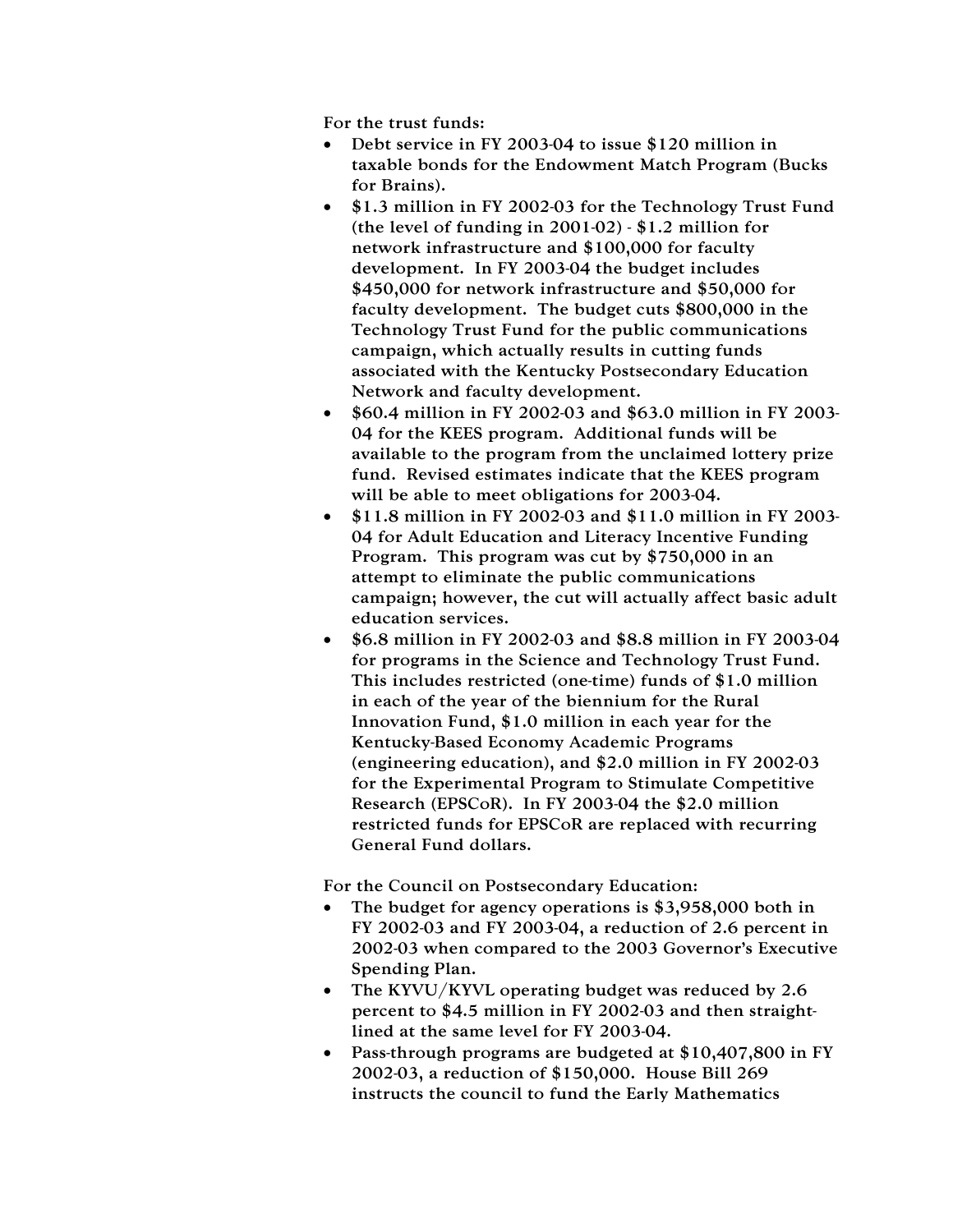Testing Program and the local P-16 councils at \$100,000 for each program for FY 2002-03 and FY 2003-04. Sufficient funds are not provided to fund all the other activities contained in the list of pass-through programs.

The budget is about \$100 million less than what the council recommended in November 2001 for the institutions and for the postsecondary system as a whole about \$150 million short.

Mr. Whitehead said that while we are pleased with the funding for postsecondary education as compared to other agencies, without additional resources he is concerned that postsecondary education will be unable to keep up the momentum for reform.

Ms. Adams said that postsecondary education has taken on a much broader role since 1997 and we must continue to think about all areas of education – from pre-school to adult education and literacy programs. She said that the 2004 legislative session will be the most important legislative session since 1997 as it affects reform of postsecondary education. She urged every Kentuckian, particularly the college and university presidents, the governing boards, faculty, staff, students, and alumni, to be aware of how important the 2004 legislative session will be to postsecondary reform and to begin now building a positive program to show accountability.

Ms. Weinberg said that postsecondary education must be accountable and must keep this reform moving forward. Kentucky has achieved real successes since this reform began and these successes must be made aware of in order to build the momentum to sustain reform. Every governing board member of every university in Kentucky needs to be engaged in the process. Postsecondary education leaders must begin now putting together success stories and telling how postsecondary education is making a difference in the lives of Kentuckians.

Ms. Adams urged the governing board members to attend council meetings to observe the total picture of what is going on in the policymaking arena of postsecondary education.

Sue Hodges Moore said that the presidents will have discussions about sustaining reform at their monthly meetings. The Partners for Kentucky's Future is planning a campaign to advocate for postsecondary education over the next several months. This topic will be discussed with the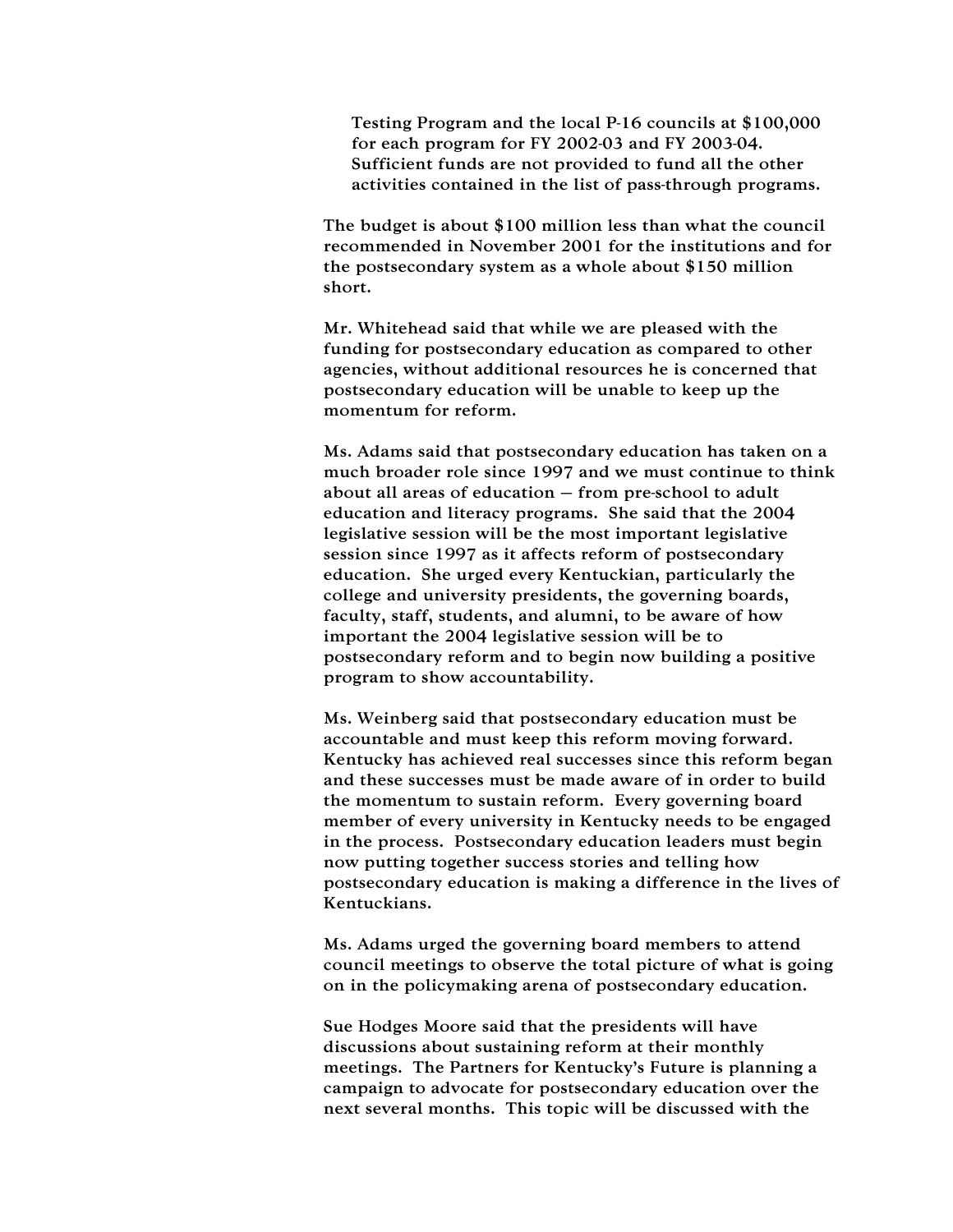|                                                                                                                                | governing board members at the Institute for Effective<br>Governance Spring Seminar May 19-20.                                                                                                                                                                                                                                                                                                                                               |
|--------------------------------------------------------------------------------------------------------------------------------|----------------------------------------------------------------------------------------------------------------------------------------------------------------------------------------------------------------------------------------------------------------------------------------------------------------------------------------------------------------------------------------------------------------------------------------------|
| <b>LEGISLATIVE</b><br><b>UPDATE</b>                                                                                            | Bill Swinford discussed legislation impacting postsecondary<br>education passed by the 2003 Kentucky General Assembly.<br>The legislation included:                                                                                                                                                                                                                                                                                          |
|                                                                                                                                | House Bill 233 made various changes to the Kentucky<br>Postsecondary Education Improvement Act of 1997<br>regarding the structure and governance of the<br>Kentucky Community and Technical College System.                                                                                                                                                                                                                                  |
|                                                                                                                                | House Concurrent Resolution 141 directed the Interim<br>Joint Committee on Education to study the KEES<br>program and suggest changes to the program before<br>the 2004 session of the General Assembly.                                                                                                                                                                                                                                     |
|                                                                                                                                | A summary of other legislation was included in the agenda<br>book.                                                                                                                                                                                                                                                                                                                                                                           |
| DEVELOPMENT OF<br>2004-06 OPERATING<br><b>AND CAPITAL</b><br><b>RECOMMENDATIONS</b><br><b>AND TUITION</b><br><b>GUIDELINES</b> | An update on the development of the 2004-06 operating and<br>capital recommendations and tuition guidelines was included<br>in the agenda book. Over the coming months, the council<br>and institutional staffs will begin work. The council staff<br>will bring several discussion items to the council at its May<br>meeting. There also will be a discussion at the June 2 SCOPE<br>meeting to engage that group in this process as well. |
| <b>CONFERENCE</b><br><b>UPDATE</b>                                                                                             | A summary of conferences and other activities that staff has<br>coordinated or been involved with over the past few months<br>was included in the agenda book.                                                                                                                                                                                                                                                                               |
| <b>REVISIONS TO</b><br><b>KEES REGULATION</b>                                                                                  | RECOMMENDATION: The staff recommends that the council<br>approve the proposed amendments to the administrative<br>regulation titled, 13 KAR 2:090. Kentucky Educational<br>Excellence Scholarship Program and file the administrative<br>regulation with the Legislative Research Commission in<br>accordance with the statutory requirements in KRS Chapter<br>13A.                                                                         |
|                                                                                                                                | MOTION: Ms. Bertelsman moved that the recommendation<br>be approved. Ms. Weinberg seconded the motion.                                                                                                                                                                                                                                                                                                                                       |
|                                                                                                                                | Barbara Cook of the council staff explained the changes to<br>the regulation:                                                                                                                                                                                                                                                                                                                                                                |
|                                                                                                                                | Add the five-year engineering programs in which                                                                                                                                                                                                                                                                                                                                                                                              |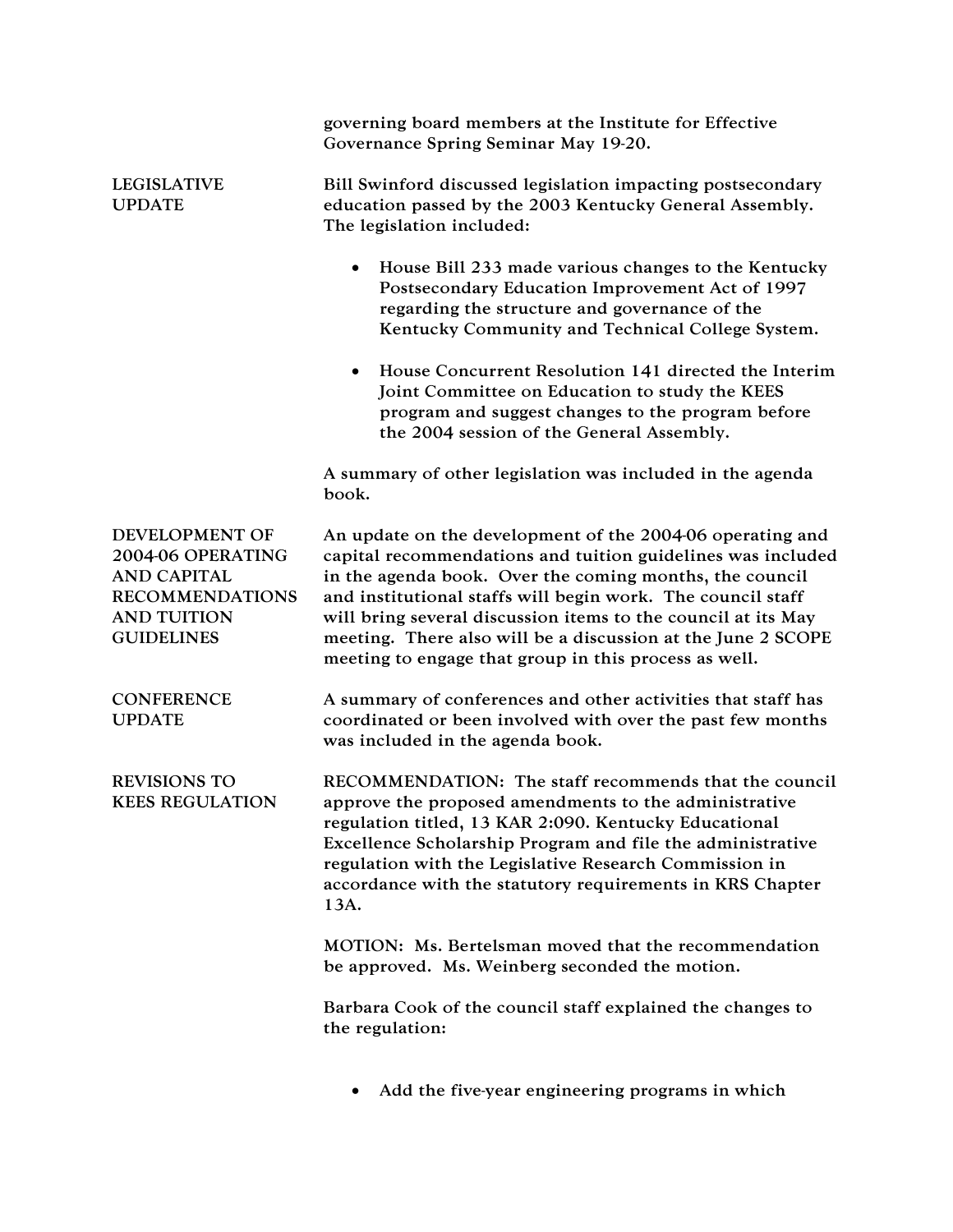|                               | Kentucky residents enroll through the Academic<br>Common Market and remove the University of<br>Kentucky's undergraduate architecture program since<br>it is now a four-year program.                                                                                                                                                                                                                                                                                                                                                                                                                                                                                                                                                                                                                                                                                                                                                                              |
|-------------------------------|--------------------------------------------------------------------------------------------------------------------------------------------------------------------------------------------------------------------------------------------------------------------------------------------------------------------------------------------------------------------------------------------------------------------------------------------------------------------------------------------------------------------------------------------------------------------------------------------------------------------------------------------------------------------------------------------------------------------------------------------------------------------------------------------------------------------------------------------------------------------------------------------------------------------------------------------------------------------|
|                               | Add additional equivalent undergraduate programs<br>$\bullet$<br>that allow students to be classified as graduate<br>students prior to receiving a bachelor's degree. This<br>allows the student to be eligible for the full eight<br>semesters of KEES awards even though they are<br>enrolled in a graduate program.                                                                                                                                                                                                                                                                                                                                                                                                                                                                                                                                                                                                                                             |
|                               | Change the form used by children of military parents<br>$\bullet$<br>to submit high school grade information.                                                                                                                                                                                                                                                                                                                                                                                                                                                                                                                                                                                                                                                                                                                                                                                                                                                      |
|                               | Modify the definition of the KEES curriculum to allow<br>$\bullet$<br>students engaged in a block scheduling situation and<br>graduate from high school at the end of the fall<br>semester to earn KEES awards when they complete<br>three or more courses of study during their last<br>semester of high school.                                                                                                                                                                                                                                                                                                                                                                                                                                                                                                                                                                                                                                                  |
|                               | VOTE: The motion passed.                                                                                                                                                                                                                                                                                                                                                                                                                                                                                                                                                                                                                                                                                                                                                                                                                                                                                                                                           |
| P-16 COUNCIL<br><b>UPDATE</b> | Dianne Bazell of the council staff gave a report on the<br>activities of the P-16 Council. She said the group met March<br>13 with business, labor, and other education stakeholders to<br>review the research conducted during the first year of The<br>American Diploma Project. The goal of the ADP is to make<br>the high school diploma more meaningful to students,<br>postsecondary institutions, and employers by securing an<br>agreement to use high school accountability measures in<br>admissions, placement, and hiring decisions. The March 13<br>discussion with important Kentucky stakeholders helped to<br>determine which short- and long-term recommendations to<br>make to Kentucky's various policy-making bodies so that<br>Kentucky's high school standards and assessments can be<br>linked to postsecondary and workforce expectations.<br>Recommendations will be developed and brought back to the<br>P-16 Council for consideration. |
|                               | Ms. Bertelsman said that the implementation of these<br>recommendations should significantly improve<br>postsecondary education's retention and graduation rates. A<br>number of changes are expected at the K-12 level, and these<br>changes could take a significant amount of time to<br>implement. The postsecondary education institutions should<br>be willing to use the assessment tools from high schools for                                                                                                                                                                                                                                                                                                                                                                                                                                                                                                                                             |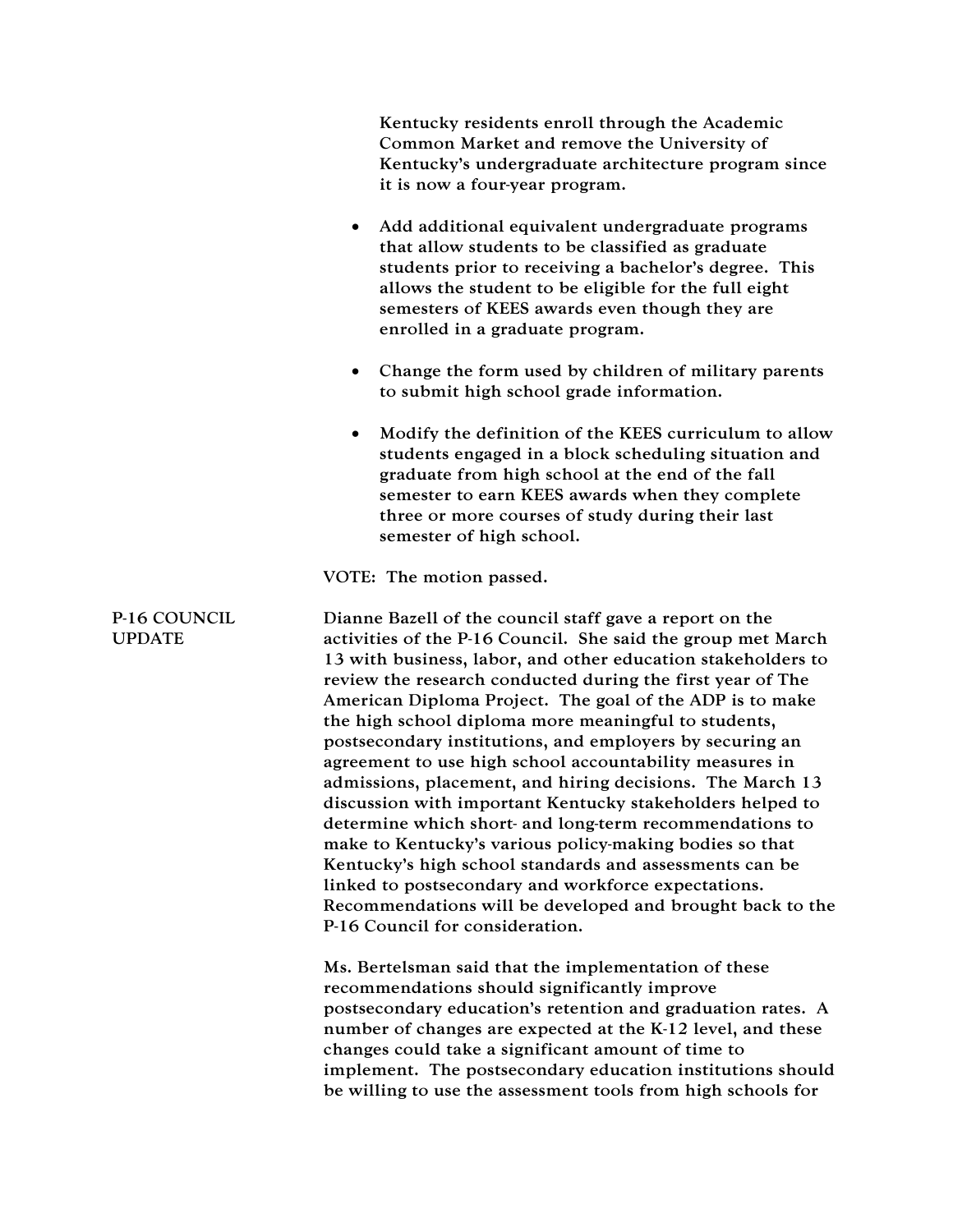|                                                                  | placement purposes. If this is done, this will increase the<br>value of a high school diploma, which is the purpose of the<br>American Diploma Project.                                                                                                                                                                                                                                                                                                                                                                                                                                                                                                                                                                                                                                                                                                          |
|------------------------------------------------------------------|------------------------------------------------------------------------------------------------------------------------------------------------------------------------------------------------------------------------------------------------------------------------------------------------------------------------------------------------------------------------------------------------------------------------------------------------------------------------------------------------------------------------------------------------------------------------------------------------------------------------------------------------------------------------------------------------------------------------------------------------------------------------------------------------------------------------------------------------------------------|
|                                                                  | In other P-16 Council activities, representatives from<br>Kentucky's local P-16 councils and Go Higher communities<br>met in February and formed the Kentucky P-16<br>Local/Regional Network. The group plans to convene<br>regularly prior to the quarterly meetings of the state P-16<br>Council and will report on key issues and activities of local<br>and regional councils at the state P-16 Council meetings.                                                                                                                                                                                                                                                                                                                                                                                                                                            |
| <b>CEO REPORT</b>                                                | Mr. Barger gave a report on the March 18 meeting of the<br>Committee on Equal Opportunities. The partnership<br>agreement with the U.S. Office for Civil Rights ended<br>December 31, 2002, and a final determination of Kentucky's<br>status will be provided to staff March 31. Based on recent<br>conversations with OCR, the reporting requirements in the<br>agreement are expected to be reduced to cover the ongoing<br>commitments of renovating KSU's Hathaway Hall and Young<br>Hall dormitories, improving the KSU teacher education<br>program, and ensuring that the UofL Pathways to Success<br>Program does not diminish access for African American<br>applicants.                                                                                                                                                                               |
| <b>KSU</b><br><b>COMPREHENSIVE</b><br><b>ASSESSMENT</b>          | Mr. Barger reported that the Committee on Equal<br>Opportunities saw a draft report of the comprehensive<br>assessment of Kentucky State University prepared by Baker &<br>Hostetler of Cleveland, Ohio. A timeline has been developed<br>to finish the review process. A joint meeting of the council<br>and the KSU board of regents will be held April 25 to receive<br>this report.                                                                                                                                                                                                                                                                                                                                                                                                                                                                          |
| <b>ENDOWMENT</b><br><b>MATCH PROGRAM</b><br><b>STATUS REPORT</b> | The trust fund report that was presented to the council at its<br>February 3 meeting contained a report on the investment and<br>incentive trust funds established through House Bill 1. The<br>report examined the sources and uses of matching program<br>funds for FY 2001-02. The council members asked for<br>additional information regarding audit compliance, diversity,<br>and pledge collection. A summary of the information<br>collected from the institutions was included in the agenda<br>book. Dr. Moore said that the budget bill passed by the 2003<br>General Assembly calls for the universities to develop and<br>implement strategies for achieving reasonable diversity in the<br>recruitment and retention of women, African Americans, and<br>other underrepresented minorities for positions funded by<br>the Endowment Match Program. |
| PROGRESS REPORT<br>ON KEY INDICATORS:                            | A progress report was provided on two performance<br>indicators under Question 5: "Are Kentucky's communities                                                                                                                                                                                                                                                                                                                                                                                                                                                                                                                                                                                                                                                                                                                                                    |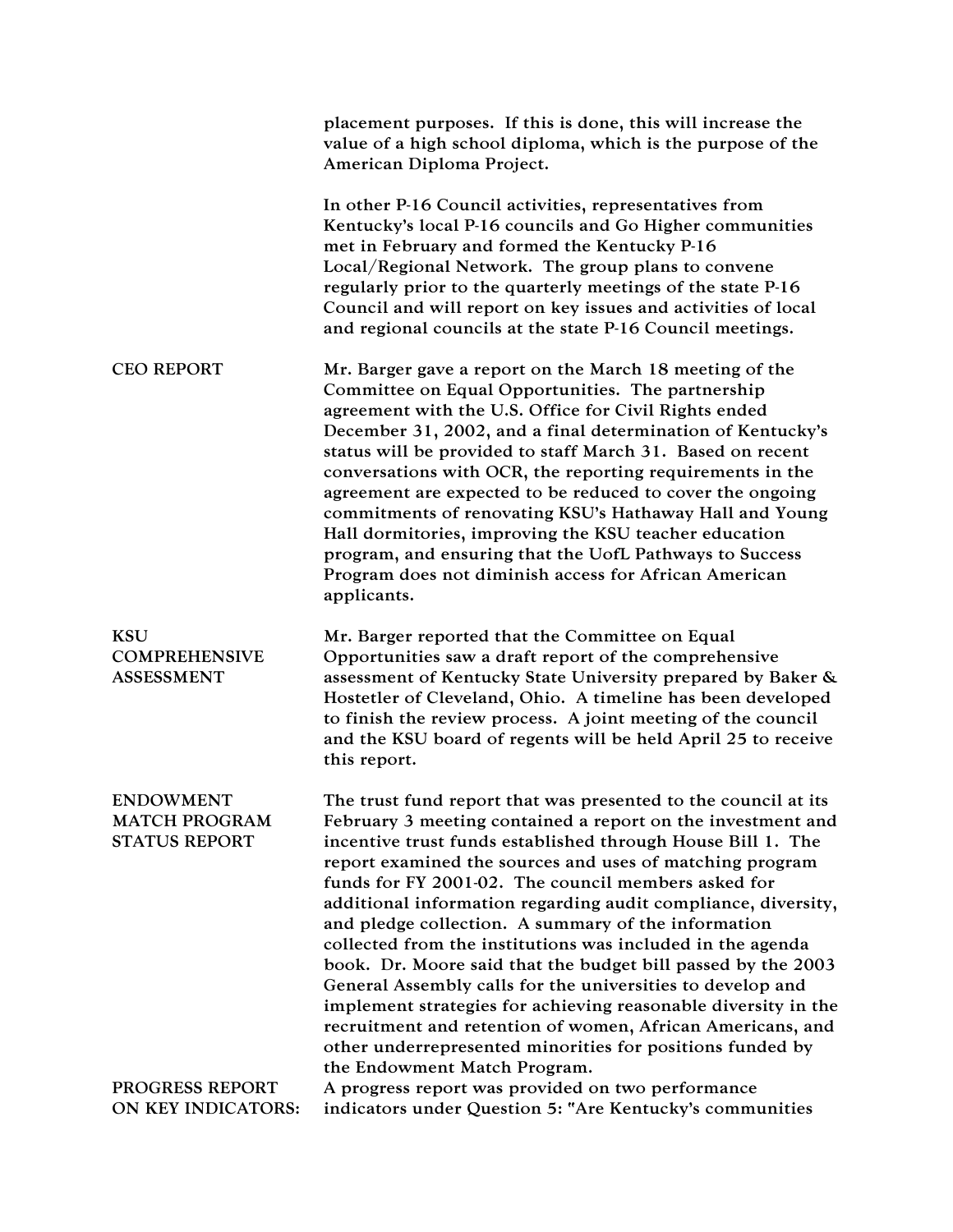| <b>RESEARCH AND</b><br><b>DEVELOPMENT</b>                                           | and economy benefiting?" Results for Indicator 5.8,<br>endowments in the research priority areas of the knowledge-<br>based economy, are mixed. Results for Indicator 5.9,<br>expenditures from endowments and gifts in the research<br>priority areas, show significant progress. Over the next<br>several months, the council staff will work with UK and UofL<br>to revise goals for these indicators.                                                                                                                                                                                                                                                                                                                                                                                                                                                                                                                                              |
|-------------------------------------------------------------------------------------|--------------------------------------------------------------------------------------------------------------------------------------------------------------------------------------------------------------------------------------------------------------------------------------------------------------------------------------------------------------------------------------------------------------------------------------------------------------------------------------------------------------------------------------------------------------------------------------------------------------------------------------------------------------------------------------------------------------------------------------------------------------------------------------------------------------------------------------------------------------------------------------------------------------------------------------------------------|
| <b>IMPROVING</b><br><b>EDUCATOR QUALITY</b><br><b>STATE GRANT</b><br><b>PROGRAM</b> | RECOMMENDATION: The staff recommends that the council<br>award federal No Child Left Behind, Title II, Part A funds in<br>the amount of \$1,082,500 for April 1, 2003-July 31, 2004, to<br>support four projects.                                                                                                                                                                                                                                                                                                                                                                                                                                                                                                                                                                                                                                                                                                                                      |
|                                                                                     | MOTION: Ms. Bertelsman moved that the recommendation<br>be approved. Mr. Barger seconded the motion.                                                                                                                                                                                                                                                                                                                                                                                                                                                                                                                                                                                                                                                                                                                                                                                                                                                   |
|                                                                                     | Jim Applegate of the council staff said that this program<br>replaces the Dwight D. Eisenhower Higher Education Grant<br>Program, which funded professional development workshops<br>for K-12 math and science teachers. This new program gives<br>states increased flexibility to fund research-based training for<br>teachers and administrators in content areas other than math<br>and science. The council staff, with input from the Kentucky<br>Department of Education, the Education Professional<br>Standards Board, and the state P-16 Council, established four<br>priorities for IEQ funds: mathematics and science, reading,<br>school leadership, and foreign language. In addition,<br>institutions were encouraged to form more extensive<br>partnerships across traditional service area boundaries to<br>reach teachers in schools with significant achievement gaps.<br>The four projects to receive funding this fiscal year are: |
|                                                                                     | 1. Using High Quality and Award-Winning Literature to<br>Support Reading Comprehension in Mathematics and<br>Science, Eastern Kentucky University, \$300,000<br>2. Modeling Watershed Studies Across the<br>Commonwealth of Kentucky, Murray State University,                                                                                                                                                                                                                                                                                                                                                                                                                                                                                                                                                                                                                                                                                         |
|                                                                                     | \$300,000<br>3. Planting Seeds, Cultivating Clusters: Strengthening<br>Middle Grade Mathematics and Science in Northern<br>Kentucky, Northern Kentucky University, \$228,500<br>4. A Multidisciplinary Literacy Approach to Closing the<br>Achievement Gap for Urban Middle School Students,<br>University of Louisville, \$254,000                                                                                                                                                                                                                                                                                                                                                                                                                                                                                                                                                                                                                    |
|                                                                                     | Ms. Bertelsman asked that counseling services be included in                                                                                                                                                                                                                                                                                                                                                                                                                                                                                                                                                                                                                                                                                                                                                                                                                                                                                           |

school leadership projects submitted for funding for next year. Such services will help guide students toward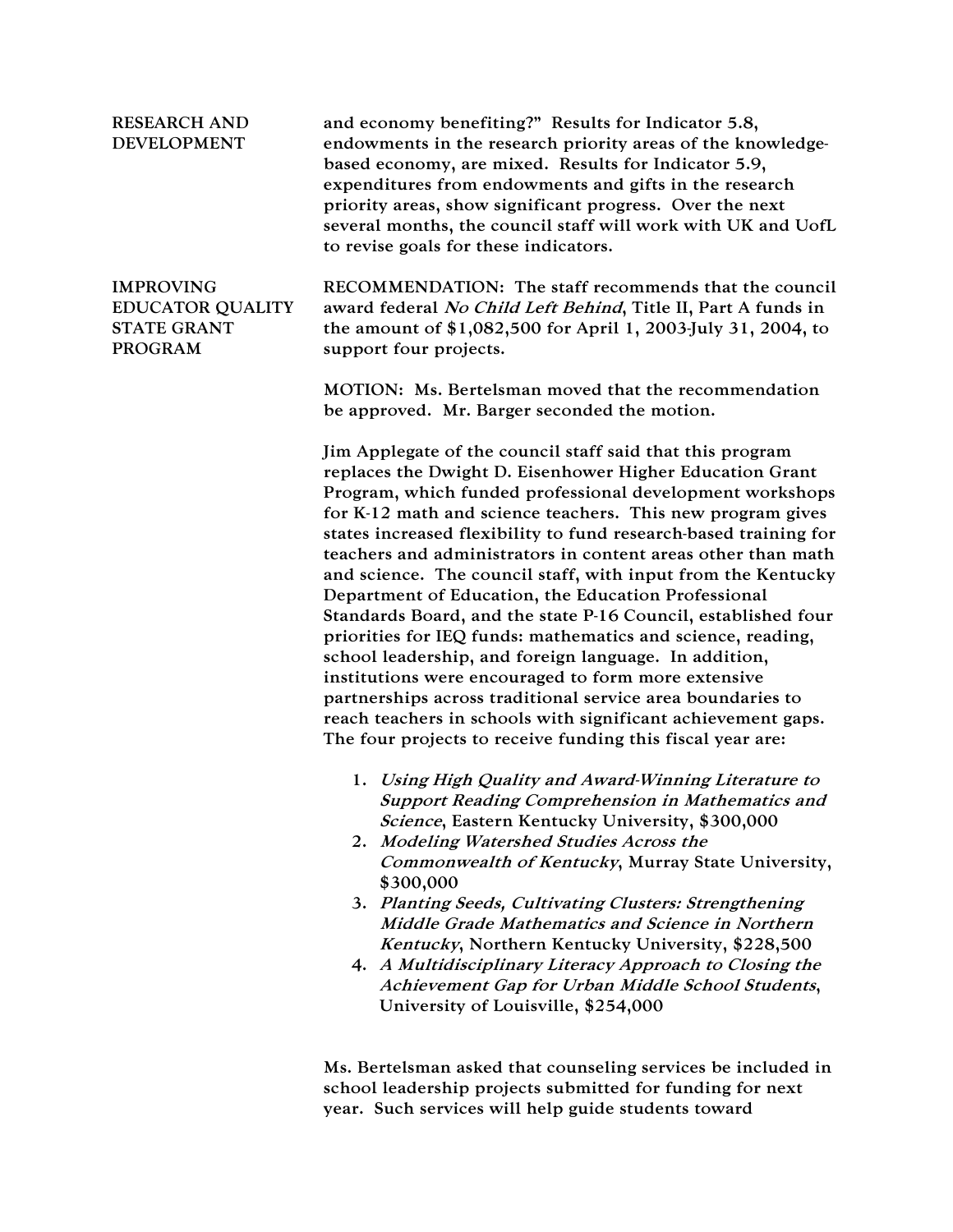postsecondary education beginning in the middle school years. VOTE: The motion passed. CHANGES IN INSTITUTIONAL NEW PROGRAM APPROVAL PROCESS An update on the institutional new program approval processes was included in the agenda book. In spring 2002 the council staff visited each university and the KCTCS to review campus policies and procedures put in place to approve new programs. The report summarizes the institutions' responses to staff recommendations as a result of those visits. KSU and MuSU COLLABORATIVE AGREEMENT IN PUBLIC ADMINISTRATION Dr. Applegate reported that Kentucky State University and Murray State University have a collaborative agreement to offer programs leading to degrees in public administration at both institutions. They are putting common programs online, sharing faculty resources, and combining their internship capacities to enrich internship opportunities for the students. This collaboration will increase the productivity of the undergraduate public administration program at KSU and also will ensure that the students from Murray have the expertise of the KSU faculty in an established program and the reverse for KSU students. The students at Murray will have internship opportunities in Frankfort they might not otherwise have had. KSU and MuSU also have created a partnership in the English and philosophy areas primarily connecting the undergraduate program in English and Philosophy at KSU with the graduate master's program at MuSU. There is exchange of faculty and an encouragement for KSU students to continue their education to the master's level. CAPITAL PROJECTS The council members agreed to act on two recommendations dealing with capital projects as a consent agenda. RECOMMENDATION: The staff recommends that the council approve the UK request to renovate the Urology Clinic of the Wright Medical Plaza facility on the main campus with \$550,000 of private funds. RECOMMENDATION: The staff recommends that the council approve the UK request to renovate the Pediatrics Hematology and Oncology Clinic of the Kentucky Clinic Building with \$850,000 of private funds. MOTION: Mr. Greenberg moved that the two projects be approved. Mr. Barger seconded the motion.

VOTE: The motion passed.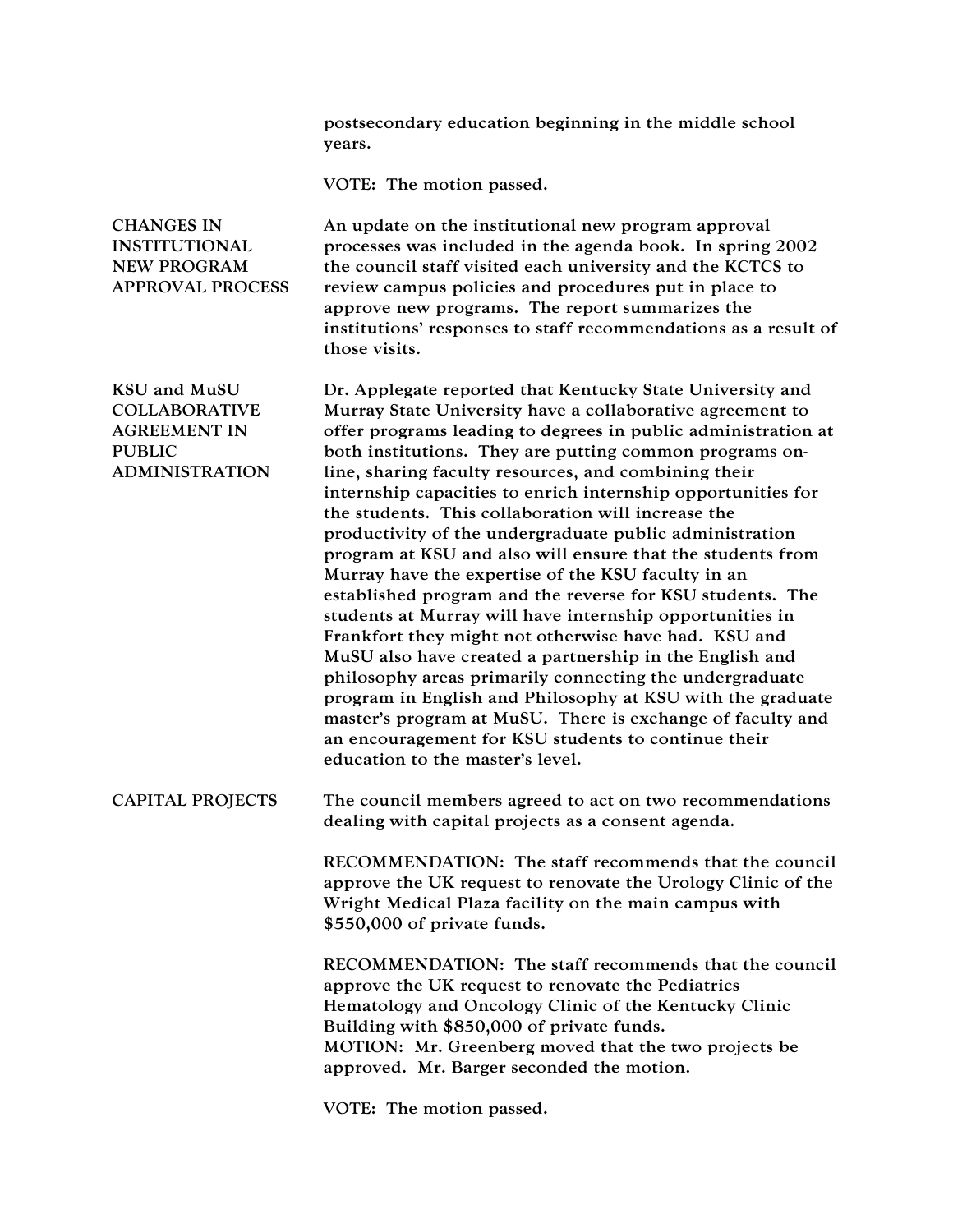| <b>COUNCIL</b><br><b>BYLAWS</b>       | RECOMMENDATION: The staff recommends that the council<br>approve changes to the council bylaws.                                                                                                                                                                                                                                                                                |
|---------------------------------------|--------------------------------------------------------------------------------------------------------------------------------------------------------------------------------------------------------------------------------------------------------------------------------------------------------------------------------------------------------------------------------|
|                                       | MOTION: Mr. Barger moved that the recommendation be<br>approved. Mr. Baker seconded the motion.                                                                                                                                                                                                                                                                                |
|                                       | VOTE: The motion passed.                                                                                                                                                                                                                                                                                                                                                       |
| <b>WHITEHEAD</b>                      | Ms. Adams recognized Mr. Whitehead upon his retirement<br>the end of March from Ashland Oil after 40 years of service.                                                                                                                                                                                                                                                         |
| <b>NOMINATING</b><br><b>COMMITTEE</b> | Ms. Adams appointed Ms. Bertelsman (chair), Mr. Freed, Ms.<br>Taylor, and Ms. Jansing to the nominating committee to<br>present recommendations for council chair and vice chair for<br>the coming year at the May meeting.                                                                                                                                                    |
| <b>COUNCIL</b><br><b>STAFF</b>        | Dr. Moore said that Dr. Jacqueline Korengel joined the<br>council staff March 1 as senior associate for adult education<br>and literacy. Dr. Sandra K. Woodley has accepted the<br>position of vice president for finance and will join the staff<br>in mid-April. She thanked Sherron Jackson for serving as<br>interim vice president for finance for the last eight months. |
|                                       | Dr. Moore thanked the council for the privilege of serving as<br>interim president. She said she enjoyed working with the<br>presidents and the council members. She felt that everyone<br>worked well together during the transition period to advance<br>the postsecondary reform agenda. She thanked the council<br>staff for their advice and counsel during this time.    |
| <b>NEXT MEETING</b>                   | The next meeting of the council is May 19 at the Radisson<br>Plaza Hotel in Lexington. The Institute for Effective<br>Governance Spring Seminar will begin after the council<br>meeting and will conclude at noon May 20.                                                                                                                                                      |
| <b>EXECUTIVE</b><br><b>SESSION</b>    | MOTION: Mr. Baker moved that the council go into<br>executive session to discuss a matter pending litigation. Mr.<br>Barger seconded the motion.                                                                                                                                                                                                                               |
|                                       | VOTE: The motion passed.                                                                                                                                                                                                                                                                                                                                                       |
| <b>ADJOURNMENT</b>                    | No action was taken as a result of the discussion during the<br>executive session.<br>The meeting adjourned at 11:40 a.m.                                                                                                                                                                                                                                                      |